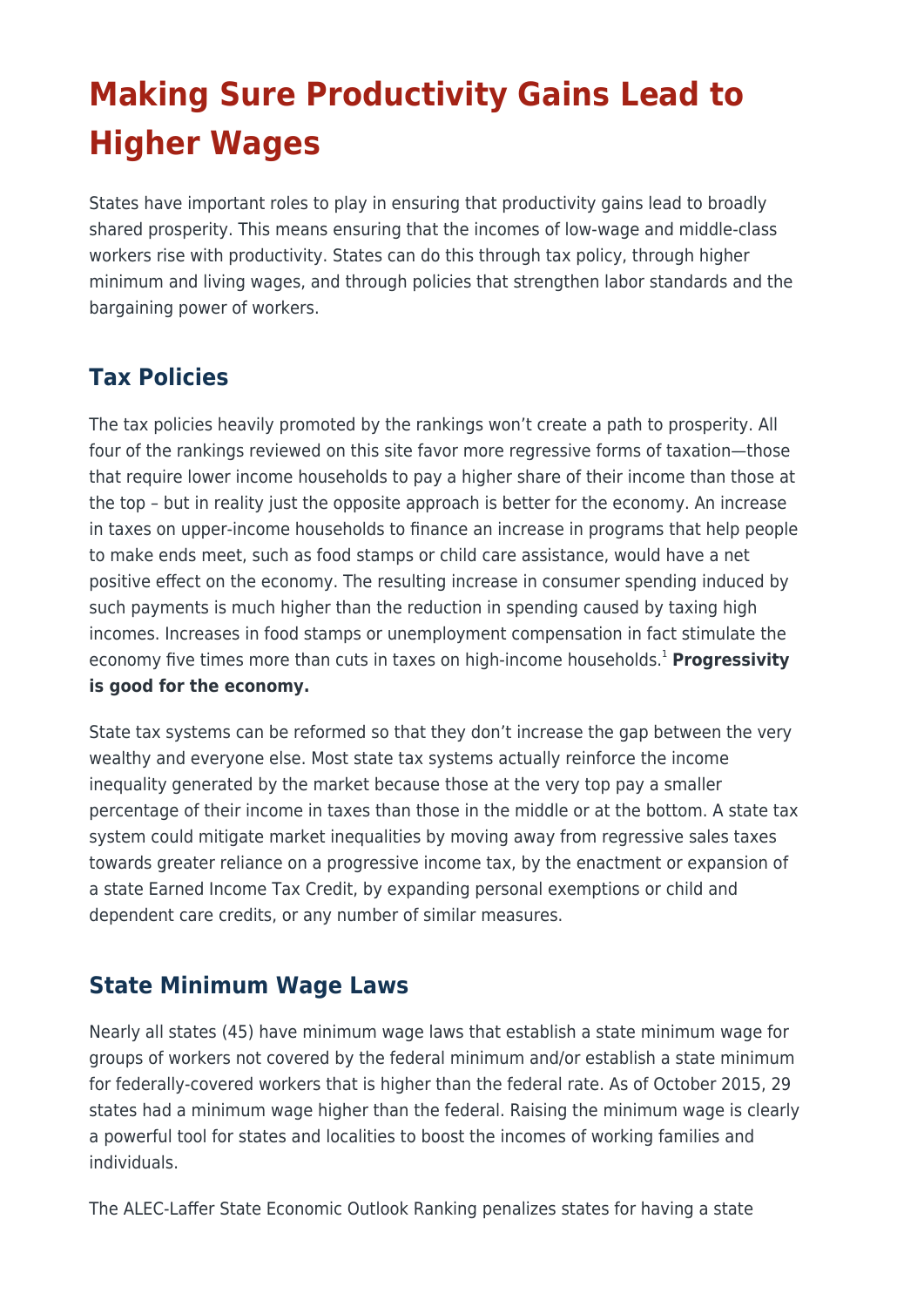minimum wage higher than the federal, but provides no rationale whatsoever for the claim that higher minimum wages reduce prosperity. Research conducted in the 1990s and more recently has demonstrated that **a modest increase in the minimum wage clearly raises incomes overall and has a very small or nonexistent impact on employment**.<sup>2</sup> Part of the reason for this finding is that higher minimum wages boost the incomes of millions of workers, who in turn spend more in the local economy. Second, minimum-wage jobs are overwhelmingly in local market sectors such as leisure and hospitality (especially food service) and retail trade.<sup>3</sup> By that we mean these jobs are tied to the local market and are not in mobile industries in which a company can seek out the best production location among many states and then export to national or world markets.

#### **Labor Standards and the Bargaining Power of Workers**

Broadly shared prosperity is not a new idea, nor is it a mystery how to attain it. From the 1940s through the 1960s, the American economy experienced significant growth and that growth led to income gains across the working population, especially among those who had been paid the least. It is hardly a coincidence that this was also a period when new labor standards and protections for workers were put in place, and a substantial share of the workforce was represented by a labor union. Good labor standards and effective labor unions ensured that the gains from rising productivity were shared with workers.

As the share of the workforce represented by a union declined, beginning in the 1970s, the connection between rising labor productivity and rising wages was severed, and income inequality rose inexorably, and continues to rise today. The connection between labor representation and income inequality can be seen in the graph below, and in similar graphs that tell the same story, state-by-state.<sup>4</sup> As union representation falls in a state, income inequality rises.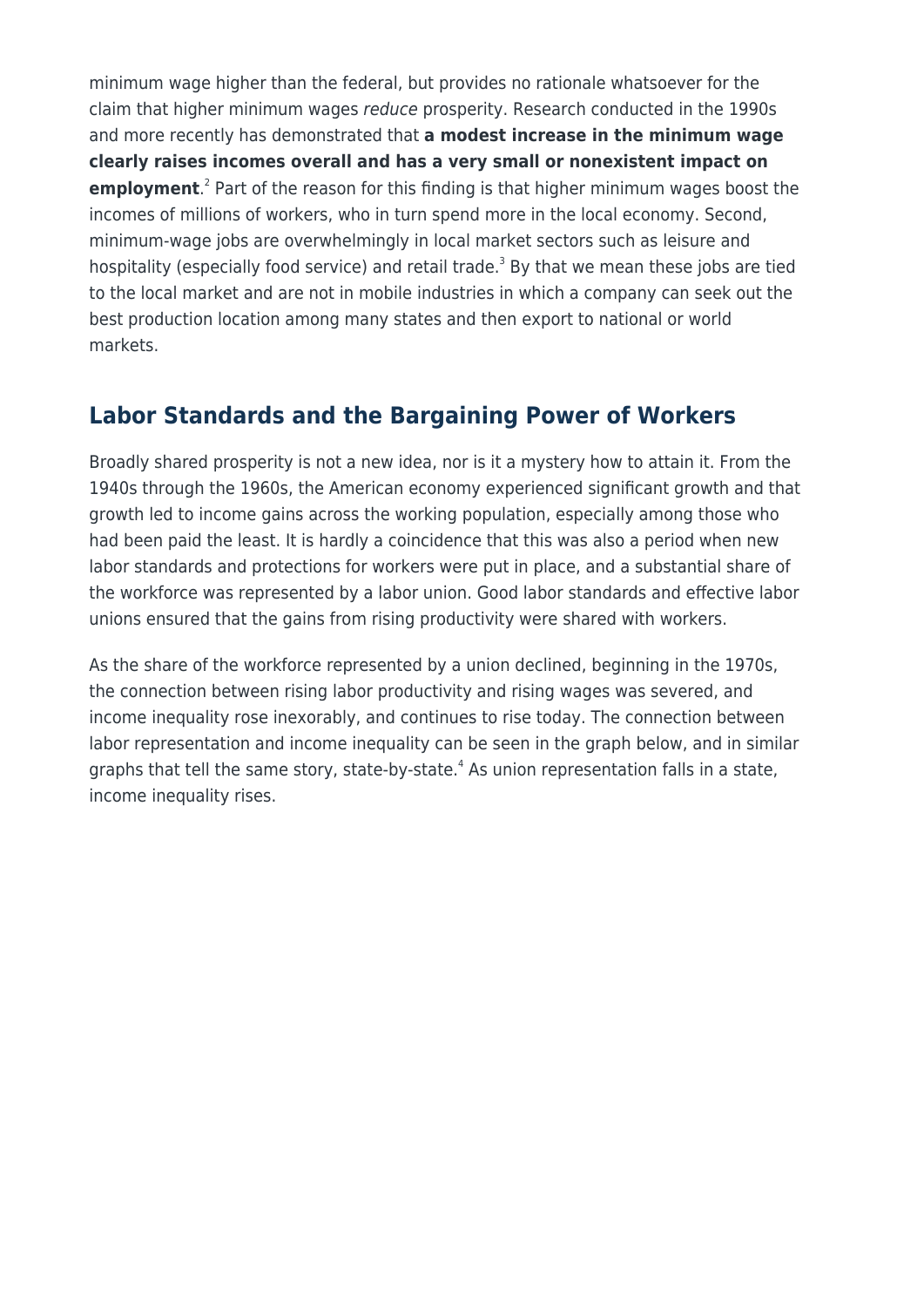## As Union Representation Fell, the Share of Income Going to the Top 10 Percent Rose, 1917 - 2012



Source: Colin Gordon's analysis of the Census Bureau. Historical Statistics of the United States, and World Incomes Database in Tableau

GradingStates.org

#### Source: Colin Gordon, <https://public.tableau.com/profile/chuntlyg#!/vizhome/arcofinequality/Dashboard1>

States have a major role to play in moving the country back to the model of shared productivity gains that produced a large and prosperous middle class in the immediate post-war era. This includes vigorous enforcement of state and federal labor standards, including minimum wage laws, overtime rules, and cracking down on abuse of independent contracting to avoid employment responsibilities. It includes new legislation and enforcement aimed at eliminating rampant wage theft — when employers violate wages and hours laws and fail to pay wages due workers. Importantly, measures strengthening the bargaining power of workers benefit non-union workers as well, because other employers have to respond to competition in the job market and match the wages and benefits of union workers.

Some of the business climate indexes, however, are aimed at pushing states in the opposite direction, such as by adopting policies that make it easier for corporations to resist efforts of their workers to band together to form unions, for example with what are inaccurately called "right-to-work" laws. Right-to-work laws do not create a right to a job. They are laws that take away the right of labor unions to negotiate a contract provision requiring all workers who are covered by and benefit from a union contract and union services (which must be provided to all workers) to support the cost of negotiating and maintaining that contract. The clear intent and effect of such laws is to weaken unions, thereby reducing their ability to win higher wages and better benefits.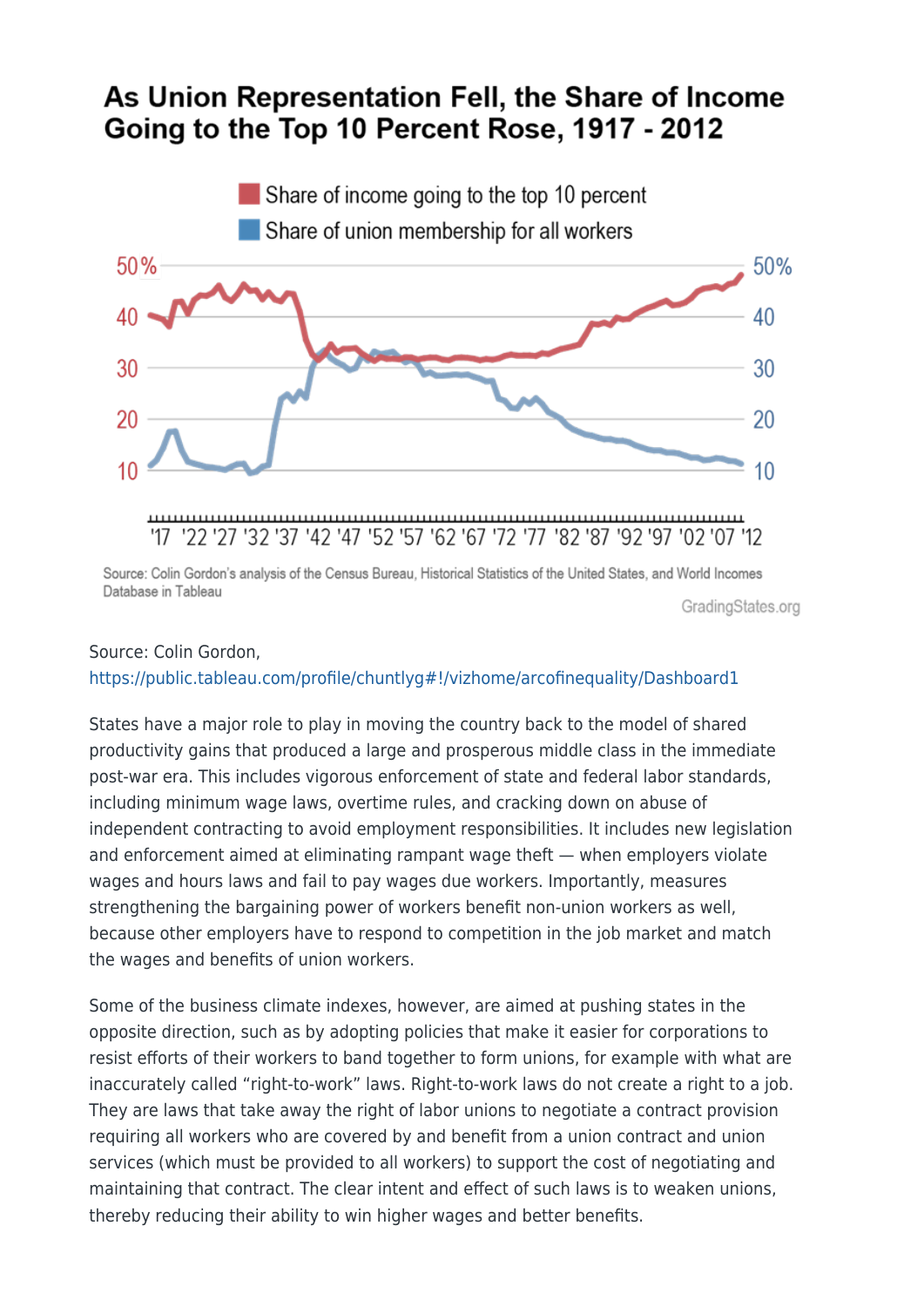**Wages are lower and benefits more meager in "right-to-work" states and that undermines economic prosperity.** In a study that examined the effect of a state's right-to-work status, controlling for differences in the cost of living, demographics, job characteristics, education of the workforce, and other factors, it was found that in rightto-work states, compared to free-bargaining (non-right-to-work) states, wages are 3.2 percent lower, a smaller percentage of workers (by 2.6 percentage points) have employer-sponsored health insurance, and the percent of workers with employersponsored pensions is 4.8 percentage points lower. $5$ 

These effects would be larger if we considered only those private industries with the highest unionization rates. It is important to note also that these are the effects for all workers in the state, union and non-union, and that the right-to-work penalty is even deeper for women, blacks, and Hispanics.

States with right-to-work laws also don't have greater growth in GDP or jobs. As Gordon Lafer has documented, a 50-state examination of growth in per capita income from 1977 to 2008 reveals no pattern with respect to right-to-work status. Just focusing on the outliers he found that the fastest-growing and the slowest-growing states were both free bargaining states, while right-to-work states claimed both the third-highest and the thirdlowest growth rates. Lafer puts it this way: "If states with right-to-work laws can experience either dramatic employment growth or steep declines, and if both right-towork and free-bargaining states can foster booming job markets, then it is clear that something in these states' economies, demographics, or policies other than right-to-work laws must be driving their job growth."<sup>6</sup>

Two recent studies have isolated the impact of right-to-work laws on state growth by controlling for these other factors, such as state economic structure, climate, workforce demographics, and others. One concluded: "…right to work laws … seem to have no effect on economic activity."<sup>7</sup> The other found that **right-to-work laws have no significant impact on job growth or the rate of new business formation, but do result in lower wages and lower per capita income**. 8

1.- Alan S. Blinder and Mark Zandi, "How the Great Recession Was Brought to an End." Moody's Economy. com, July 27, 2010. At <http://www.economy.com/mark-zandi/documents/End-of-Great-Recession.pdf>

2.[] For a review of the research on the employment effects of increases in the minimum wage, see Liana Fox, "Minimum Wage Trends: Understanding Past and Contemporary Research," Briefing Paper #178, Washington, D.C. Economic Policy Institute. October 24, 2006. <http://www.epi.org/publication/bp178/>

3.- U.S. Bureau of Labor Statistics, Characteristics if Minimum Wage Workers: 2011, at <http://www.bls.gov/cps/minwage2011tbls.htm#4>

4.- See <https://public.tableau.com/profile/chuntlyg#!/vizhome/unionsinequalityandright-to-work/Dashboard3>

5.[] Elise Gould and Heidi Shierholz, "The Compensation Penalty of 'Right-to-Work' Laws," Briefing Paper, the Economic Policy Institute, Washington, D.C., February 17, 2011.